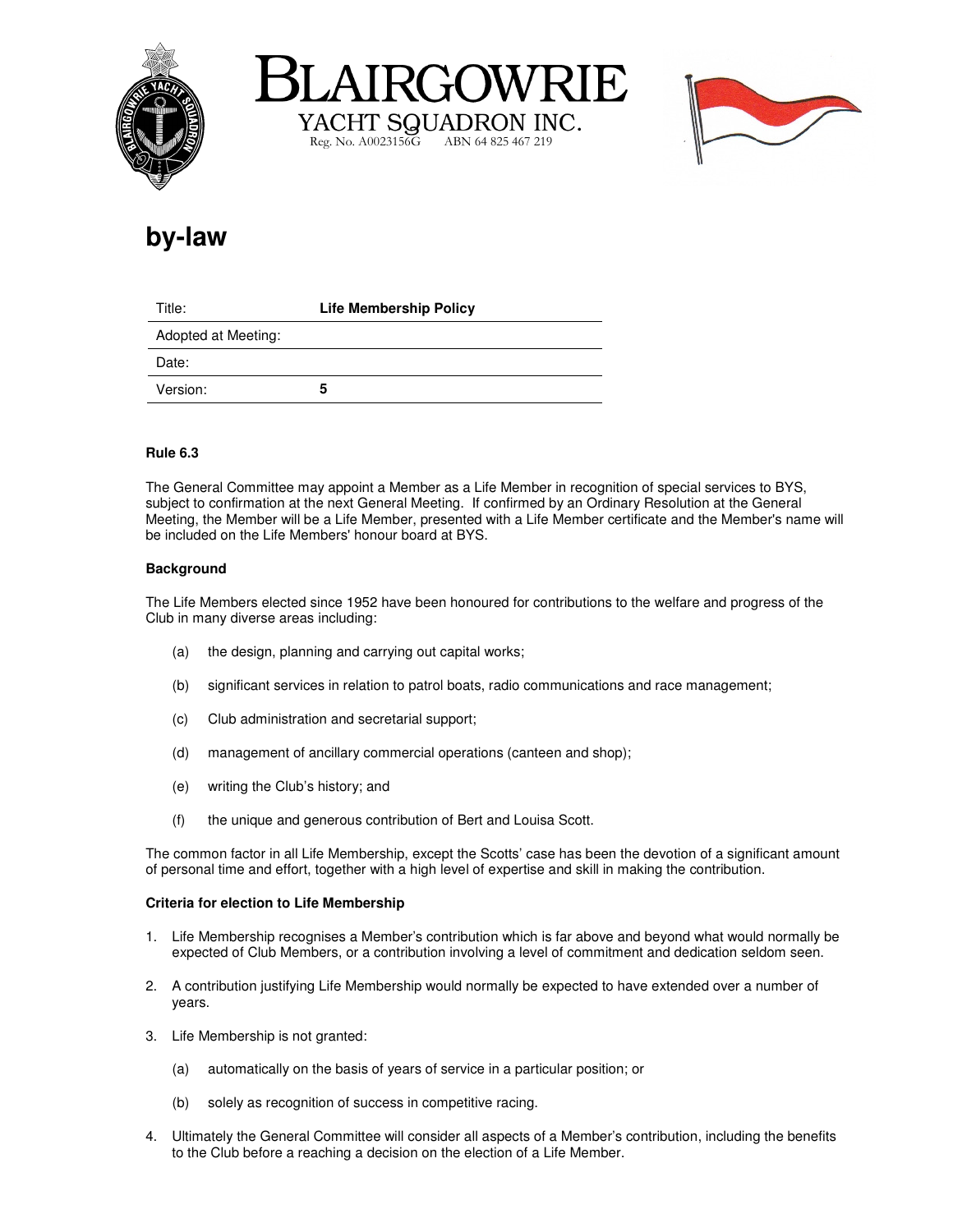# **BYS Life Members**

| <b>Bert Scott</b>  | The founder of Blairgowrie Yacht Squadron with wife Louisa. Donated Scotts' shed and<br>the slipway.                                                                                                                                       |
|--------------------|--------------------------------------------------------------------------------------------------------------------------------------------------------------------------------------------------------------------------------------------|
| Louisa Scott       | The founder of Blairgowrie Yacht Squadron with husband Bert. Donated Scotts' shed and<br>the slipway.                                                                                                                                      |
| Ron Williams       | For the enormous amount of work around the Club, gantry, slipway, construction of new<br>gantry, patrol boat engine overhauls, manufacture of radio towers and building<br>construction. Former Commodore.                                 |
| Roy McGee          | Secretary for 11 years, maintained and operated radio for many years.                                                                                                                                                                      |
| Roy Tapson         | Founding member of foreshore committee and representative for many years. Involved<br>with wife Dot in the construction of the original building and slipway. Commodore and<br>committee member for many years.                            |
| Allan Pizzey       | Former Commodore, builder of gantry and associated tasks, organised building of senior<br>lounge during 1965-66 over 13 weekends.                                                                                                          |
| Nance Pizzey       | Committee member responsible for trophies for many years. Start box operator.                                                                                                                                                              |
| Harry Reid         | Secretary for 13 years. Committee member who did wonderful service to BYS during<br>difficult times.                                                                                                                                       |
| K (Monty) Simes    | Former Commodore, Club Captain and President of Victorian Yachting Council.<br>Conducted sailing and navigation programs for members.                                                                                                      |
| Lew Barnett        | Former Rear Commodore, Treasurer and committee member. Responsible for patrol<br>boats operation and maintenance and looked after Club repairs and maintenance.                                                                            |
| <b>Kit Barnett</b> | Operated the canteen for many years, nothing was a trouble. Involved in Ladies<br>Committee and functions and assisted Lew with patrol boats.                                                                                              |
| Jack Morris        | Committee member, designer of gantry and slipway, built care for driving pile for old jetty.<br>Anything that was needed, Jack built it!. Reconditioned the winch and the back stairway<br>and installed the rock near the yardarm.        |
| J Ross Crow        | Former Commodore. Maintained radio at very little cost to the Club for many years,<br>assisted with building the gantry along with his son John.                                                                                           |
| Edgar French       | Compiled and wrote the history of BYS "The Miracle at Scotts' Shed". This was a great<br>effort over a lengthy period of time with the assistance of his wife Margaret and the<br>members. He was a very competitive sailor who loved BYS. |
| Margaret French    | Assisted husband Edgar in writing the history of BYS "The Miracle at Scotts' Shed".                                                                                                                                                        |
| Peter Bates        | Unlimited capacity for work around the Club. Involved in working bees, construction of<br>gantry, slipway, retaining walls. Former Club Captain, very involved with and protective of<br>junior members.                                   |
| Harley Rutledge    | Former Commodore and experienced Treasurer. Overcame difficult problems faced by the<br>Club in his capacity as Treasurer. Excellent bay and offshore sailor, participated in working<br>bees and looked after burgees in senior lounge.   |
| Jeff Hurley        | Former Commodore. Involved in all aspects of BYS. Former President of Victorian<br>Yachting Council. Instigator of the Pertersville Regatta followed by the Nissan Regatta.                                                                |
| Jane Hurley        | Operated the Club shop for many years and supported husband Jeff during this period.                                                                                                                                                       |
| Paul Paice         | Patrol Boat Captain for many years. Refuelled patrol boats every weekend using a hand<br>operated pump - ironically, the Club installed an electric pump upon his retirement.                                                              |